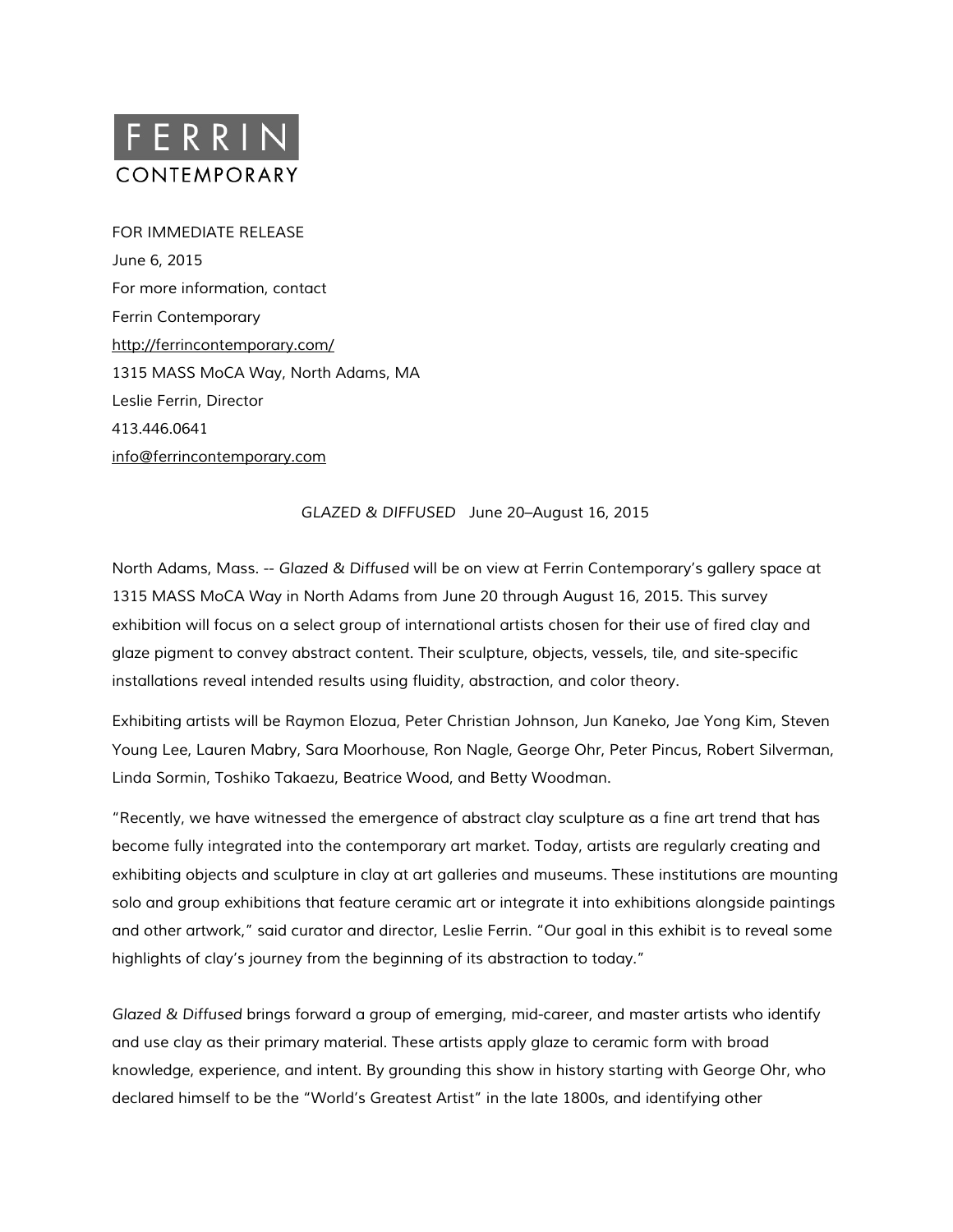abstractionists since that time who have used glaze color as their "paint" and clay as their "canvas," we present a continuum that leads us to the present day and possibly the masters of the next generation.

Spanning eight weeks, *Glazed & Diffused* will bring attention to the lively dialogue surrounding the importance of abstract ceramic art and the dissolution of categorical constraints in institutions and the art market through additional programming presented by Ferrin Contemporary that will include panel discussions, DISH + DINE events, tours, and artist salons.

# EVENTS RELATED TO THE EXHIBITION

## OPENING RECEPTION

Meet artists Raymon Elozua, Lauren Mabry, Peter Pincus, Robert Silverman, and Linda Sormin. Saturday, June 20, 4 to 6 p.m. at 1315 MASS MoCA Way, North Adams

### ARTIST SALON AND SUNDAY BRUNCH

Visual presentations and roundtable discussion with artists Raymon Elozua, Lauren Mabry, Robert Silverman, and Linda Sormin Sunday, June 21, 11 a.m. to 1 p.m. at Project Art, 54 Main Street, Cummington For more information on this event or to reserve your space, e-mail alex.ferrincontemporary@gmail.com

## PANEL DISCUSSION AND DISH +DINE

#### "CLAY IS HOT! Good Better Best"

Collecting ceramics from George Ohr to Ai Weiwei — join specialists Suzanne Perrault, David Rago, and Daniel Farrell for a panel discussion moderated by Leslie Ferrin about provenance, connoisseurship, and values in ceramics, pottery, and porcelain 1900 to the present. Sunday, July 19, 3 pm, followed by a wine tasting and DISH + DINE 6:30 to 9 p.m. at 1315 MASS MoCA Way, North Adams Limited space and fee. For more information on this event or to reserve your space, e-mail melissa.ferrincontemporary@gmail.com

## STUDIO AND GALLERY VISIT

Visit Raymon Elozua's studio in Mountain Dale, NY, and the Jack Shainman Gallery: The School in nearby Kinderhook. Trip and transportation organized by Independent Art Projects.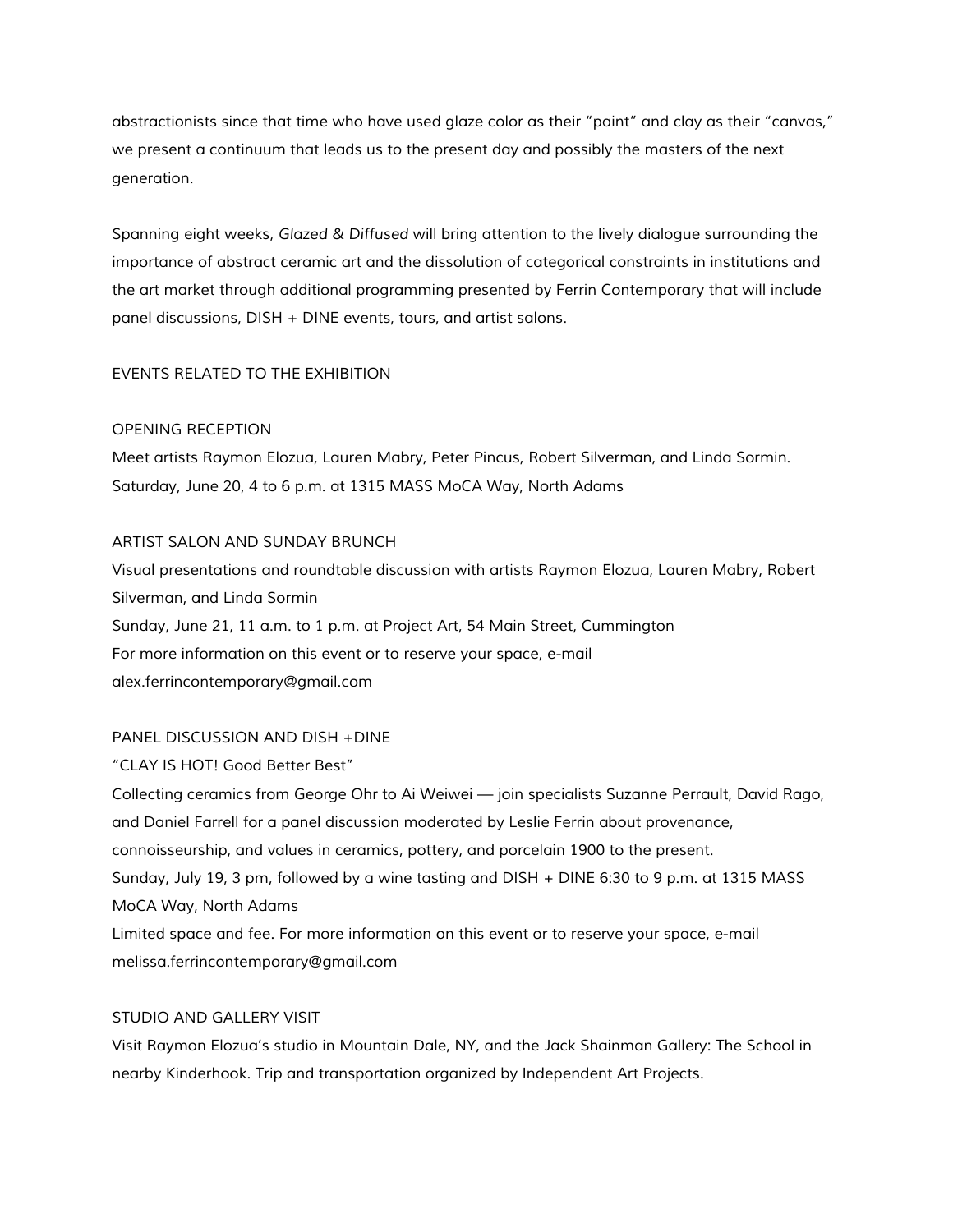Saturday, August 8, 2015, 12 to 2 p.m. Limited space and fee. For more information on this event or to reserve space, e-mail melissa.ferrincomtemporary@gmail.com

#### DOWNSTREET NORTH ADAMS

Ferrin Contemporary and other DownStreet art venues and galleries, stores, and restaurants will extend their hours on the last Thursday of the summer months to celebrate the arts. Thursdays, June 25 and July 23, 6 to 8 p.m. at 1315 MASS MoCA Way and throughout North Adams

### ABOUT FERRIN CONTEMPORARY

Ferrin Contemporary specializes in ceramic art circa 1950 to the present. For more than 30 years, private collectors, institutions, and the media have made it their preferred source for artwork by established and emerging artists whose primary medium is clay. Based in the Berkshires of Western Massachusetts, Ferrin Contemporary exhibits curated projects and solo shows in their year-round gallery space and through innovative partnerships with leading museums and galleries throughout the US and abroad. Leslie Ferrin, director, is a noted gallerist, curator, author and speaker.

1315 MASS MoCA Way, North Adams, MA 01247 413.346.4004 ferrincontemporary.com GALLERY HOURS Wednesday to Sunday, 11 a.m. to 5 p.m., July and August: daily, 11 a.m. to 5 p.m.

## ART IN THE BERKSHIRES

Ferrin Contemporary's gallery is at the heart of the cultural corridor from Beacon, NY to Bennington, VT, centrally located in the Berkshires of Massachusetts bordering Connecticut, New York and Vermont. The region serves as home to cultural treasures including: MASS MoCA, Jacob's Pillow Dance, Tanglewood, and The Clark Art Institute as well as revered institutions of higher learning such as Williams College and Massachusetts College of Liberal Arts and numerous other theaters, historic sites, gardens, and museums.

High resolution images available upon request.